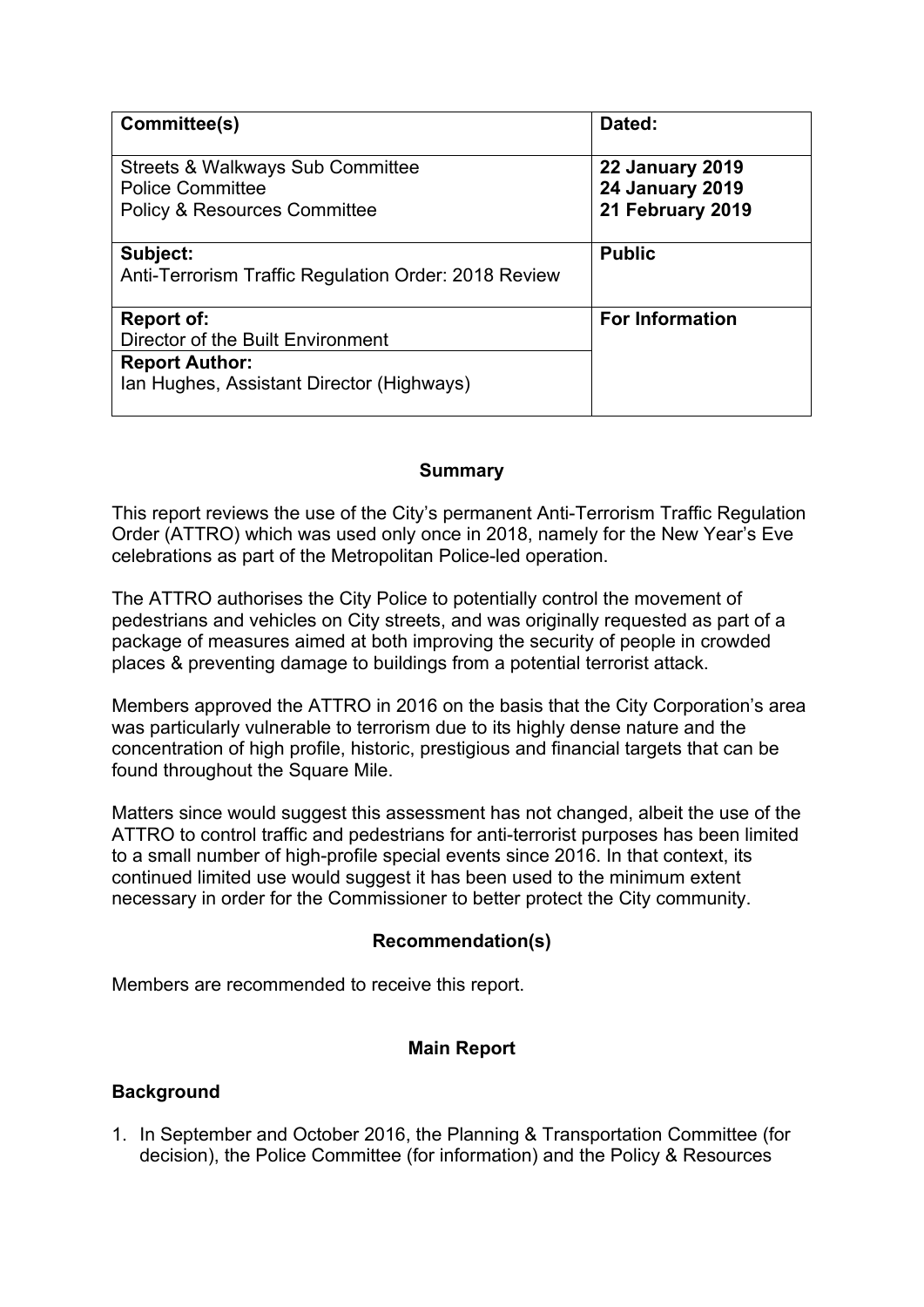Committee (for decision) discussed and agreed to the creation of an Anti-Terrorism Traffic Regulation Order (ATTRO) in the City Corporation area.

- 2. This was in response to a request from the Commissioner of the City Police in July 2015 to introduce such an order, and followed a statutory public consultation.
- 3. The Commissioner's request was informed by advice received from his counterterrorism security advisors, including the Centre for the Protection of National Infrastructure (CPNI). The advice related to the whole administrative area of the City, and was in the context of the potential impact of terrorism due to the City's intensely crowded nature and its role as a high-profile world centre of economic activity.
- 4. The ATTRO is a counter terrorism measure pursuant to the provisions of the Civil Contingencies Act 2004, which allows traffic orders to be written by the Traffic Authority under s6, s22C and s22D of the Road Traffic Regulation Act 1984. These orders can only be made on the recommendation of the Commissioner of Police, and are for the purposes of:
	- Avoiding or reducing the likelihood of, or danger connected with, terrorism, or;
	- Preventing or reducing damage connected with terrorism.
- 5. On the basis of a security assessment or an intelligence threat, the ATTRO gives a City Police Inspector or above the discretion to restrict traffic and / or pedestrians to all or part of any street in the City. That discretion must be exercised in accordance with an agreed protocol so that any interference is proportionate, and that such restrictions are in place for the minimum extent and time necessary.
- 6. The Commissioner requested the ATTRO be put in place on a permanent basis, but that its use be contingent on it only being used as a proportional counter terrorism response to the needs of an event, incident or item of intelligence.
- 7. The permanent ATTRO allows the controls to be activated at any time, albeit in accordance with an agreed protocol that reflects the statutory requirements for making such an order. Nevertheless, its permanent nature enables speedier activation of security measures to meet operational requirements given the unpredictability of the current terrorist threat.
- 8. Members agreed to making the ATTRO on two key conditions, namely that an annual review be presented to Members, and as part of that review, confirm that the ATTRO had been used in a proportionate matter.

## **Current Position**

9. The protocol established for using the ATTRO allowed for two main types of scenario, namely for intelligence-based Police led urgent situations, and secondly for pre-planned special events. In the latter case, the ATTRO would be used by the Police to supplement the City Corporation's event planning process, which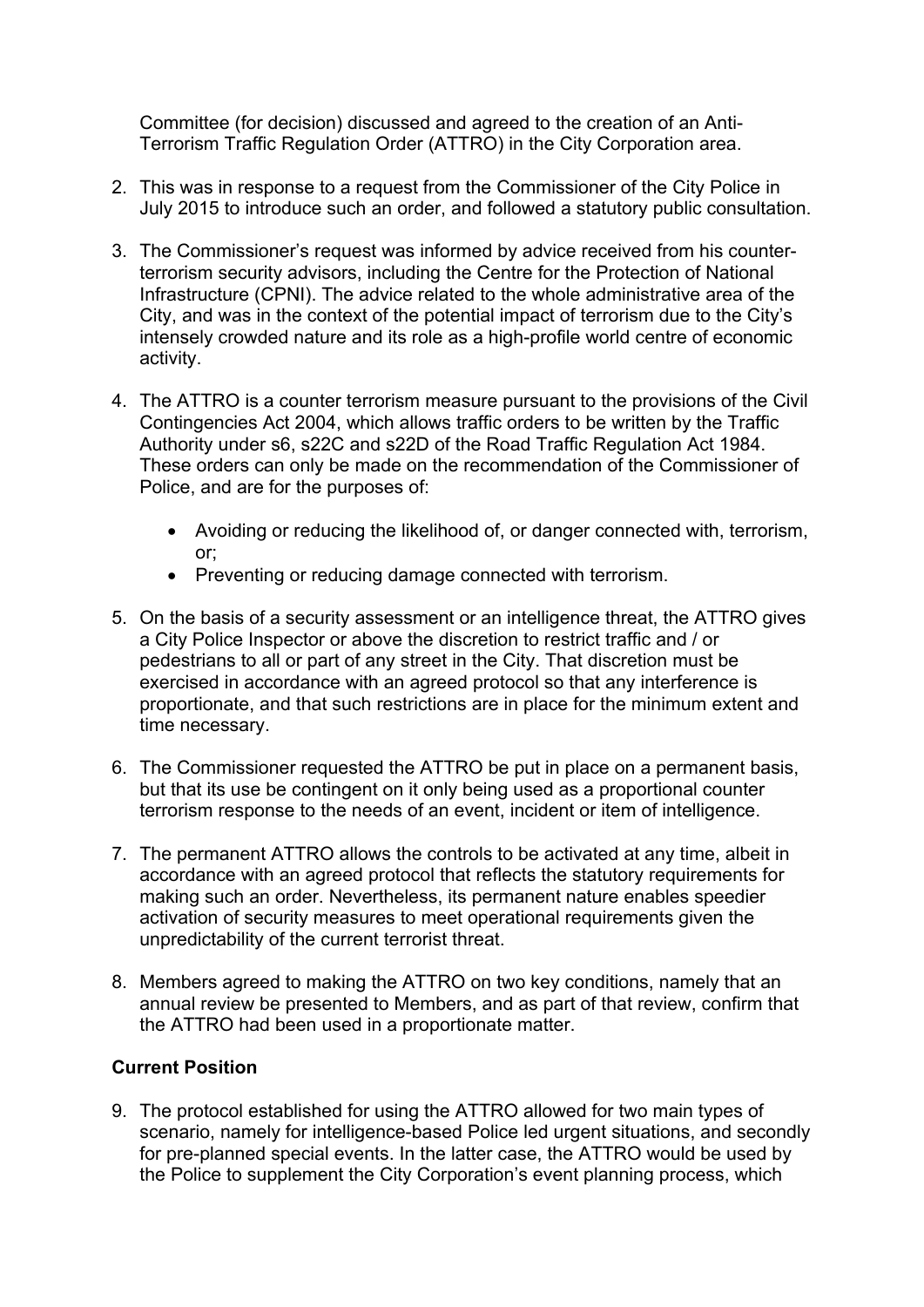would typically have a separate pre-advertised temporary traffic regulation order (TTRO) granted to the organiser to close roads just to facilitate the event. In such circumstances, the ATTRO could be used to authorise additional protective security measures and / or additional road closures that might be determined nearer the event.

- 10.During 2017, the Town Clerk was requested by Commissioner of Police to authorise the use of the permanent ATTRO on six separate occasions, each in relation to a particular special event. These were reported to your respective Committees in July last year, and in summary were:
	- The 2016 New Year's Eve celebration
	- The funeral of PC Keith Palmer at Southwark Cathedral (11 April)
	- The IAAF Marathon event (6 August)
	- The 2017 Lord Mayor's Show & Fireworks (11 November)
	- Grenfell Tower Memorial Service at St Paul's Cathedral (14 December)
	- The 2017 New Year's Eve celebration
- 11.However, in 2018, only one such request was made, namely for New Year's Eve as part of the Metropolitan Police-led operation and in parallel to their request for similar measures outside the Square Mile. In contrast to 2017, an ATTRO was not requested for the Lord Mayor's Show, nor for the Commonwealth Heads of Government Visit, where the City Corporation TTRO was deemed sufficient to authorise the appropriate road closures.
- 12.As described above, the ATTRO potentially gave the City Police the authority to control traffic and pedestrians for counter terrorism purposes for New Year's Eve, but in practice, these powers were used sparingly, and in general had no noticeable impact on the public. The overarching City Corporation and Transport for London TTRO's in place to facilitate the event allowed the restriction of traffic and was in keeping with the advance warning notices about the extent of the event footprint.
- 13.This single request in 2018 and its limited consequential impact would suggest the ATTRO powers continue to be used proportionately, and that a fair balance is being struck between the public interest and an individual's rights.
- 14.In accordance with the agreed protocol, use of the ATTRO did not exceed 48 hours, which would otherwise have triggered a review by the Town Clerk & Commissioner.
- 15.In addition, the Department of the Built Environment (who is responsible for both writing the ATTRO and for authorising on-street special events) did not receive, nor was made aware of, any complaints, traffic disruption or human rights infringements specifically deriving from the use of the ATTRO for New Year's Eve.
- 16.Finally, to reiterate, the permanent City ATTRO was not used at any point in 2018 to implement controls as a result of intelligence-based Police led urgent situations. Its use was carefully balanced with the need to facilitate public events,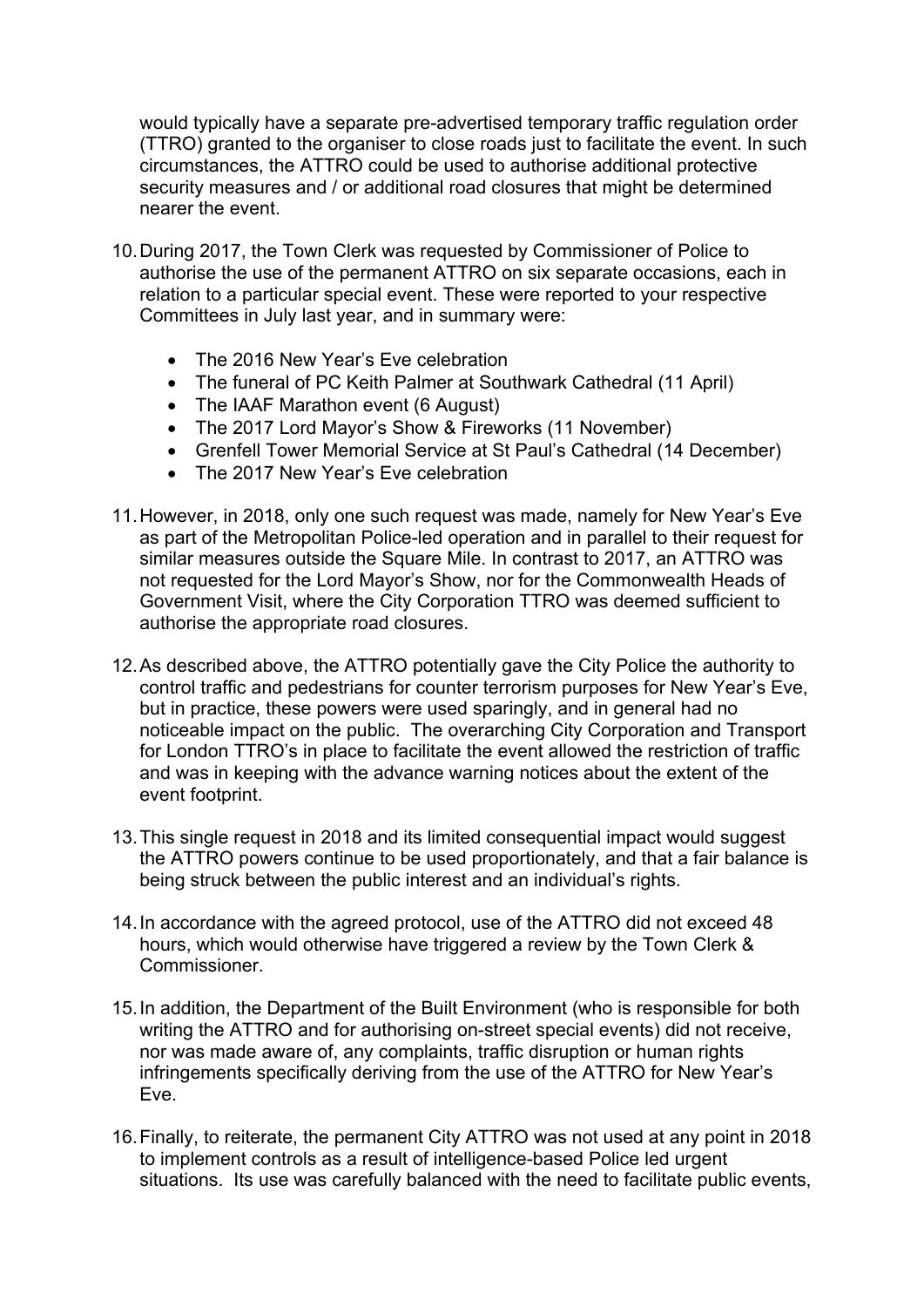and to give the City of London Police the ability to respond quickly to an emerging terrorist threat, providing enhanced protection (if needed) and reassurance to the public.

## **Corporate & Strategic Implications**

- 17.Counter Terrorism is a tier one threat against our country as per the National Strategic Policing Requirements. Nationally and locally, there is quite rightly a strong expectation that the threat against terrorism is met by an appropriate and proportionate response by the police and our partners.
- 18.The Government's Contest Strategy aims to reduce the risk to the UK and its interests overseas from terrorism, so people can go about their daily lives freely and with confidence. The City of London Police, part of the London counter terrorism region, supports the Contest Strategy through the four P's approach of Pursue, Prevent, Protect and Prepare. Protective Security as a theme, and therefore the ATTRO, fits firmly under Protect element of the Government's Contest Strategy.
- 19.The City of London Policing Plan for 2017-20 has a mission statement aiming to 'maintain the City of London as one of the safest places in the country'. The plan states 'the threat from extremism remains high and is becoming more diverse and complex in how it is manifested'. In addition, the Corporation of London's Corporate Plan 2018-2023 states an ambition that 'people are safe and feel safe'.
- 20.The City of London's historical, cultural and economic importance means it will always be an attractive target for those who are intent on causing high profile disruption. By continuing to protect the City of London from terrorism we will continue to protect the UK's interests as a whole. In terms of prevention, the City of London Police plan states 'we will continue to develop different ways to engage and work with partners in a coordinated way to deter, detect and disrupt terrorist activity'.
- 21.The City of London Local Plan 2015 aims to ensure that the City remains a safe place to live, work and visit. Core Strategic Policy CS3 makes specific provision for implementing measures to enhance the collective security of the City against terrorist threats, applying measures to broad areas, including the City as a whole. The Policy also encourages the development of area-based approaches to implementing security measures.
- 22.Finally, the risk of terrorist attack remains at the top of the current Corporate Strategic Risk Register because of the City's concentration of high profile, historic, prestigious and financial targets.
- 23.Otherwise, the legal implications on the use of the ATTRO remain unchanged from the original 2016 report and are repeated in Appendix 1 for reference.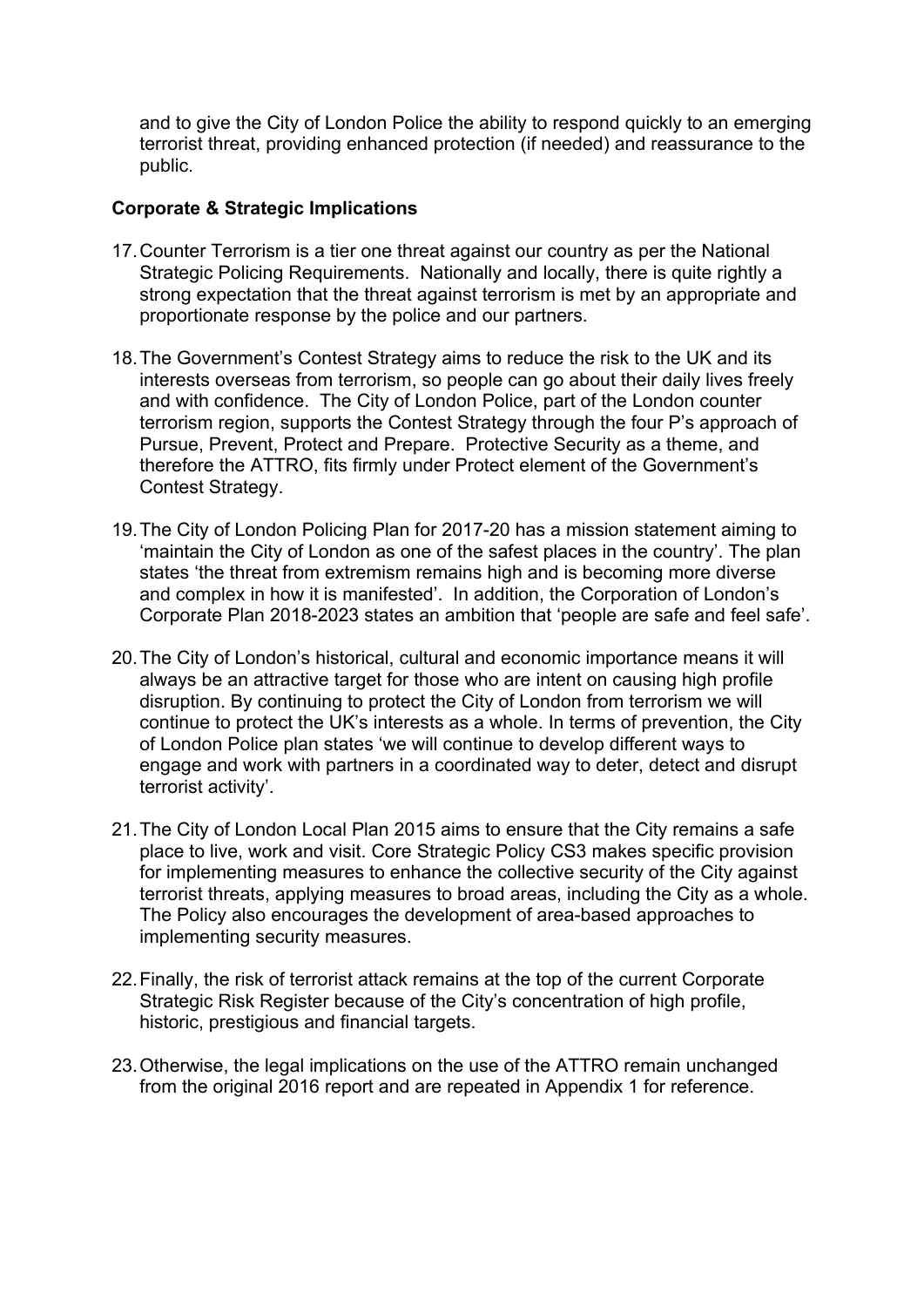## **Conclusion**

- 24.Due to the exceptional environment of the Square Mile, the City of London remains particularly vulnerable to terrorist attack. As a result, the City's permanent ATTRO was approved in 2016 as an appropriate measure to enable the Commissioner of Police to more readily and better protect the City community.
- 25.Given the single occasions the ATTRO was used in 2018, and the limited extent to which the police used it to prohibit the movement of traffic and / or pedestrians, the evidence would suggest the ATTRO powers were used proportionately and to the minimum extent necessary in accordance with both the statutory requirements and Members' wishes.

## **Appendices**

## **Appendix 1 – ATTRO Legal Considerations Appendix 2 – ATTRO Uses in 2018**

Ian Hughes Assistant Director (Highways) Department of the Built Environment

T: 020 7332 1977 E: [ian.hughes@cityoflondon.gov.uk](mailto:ian.hughes@cityoflondon.gov.uk)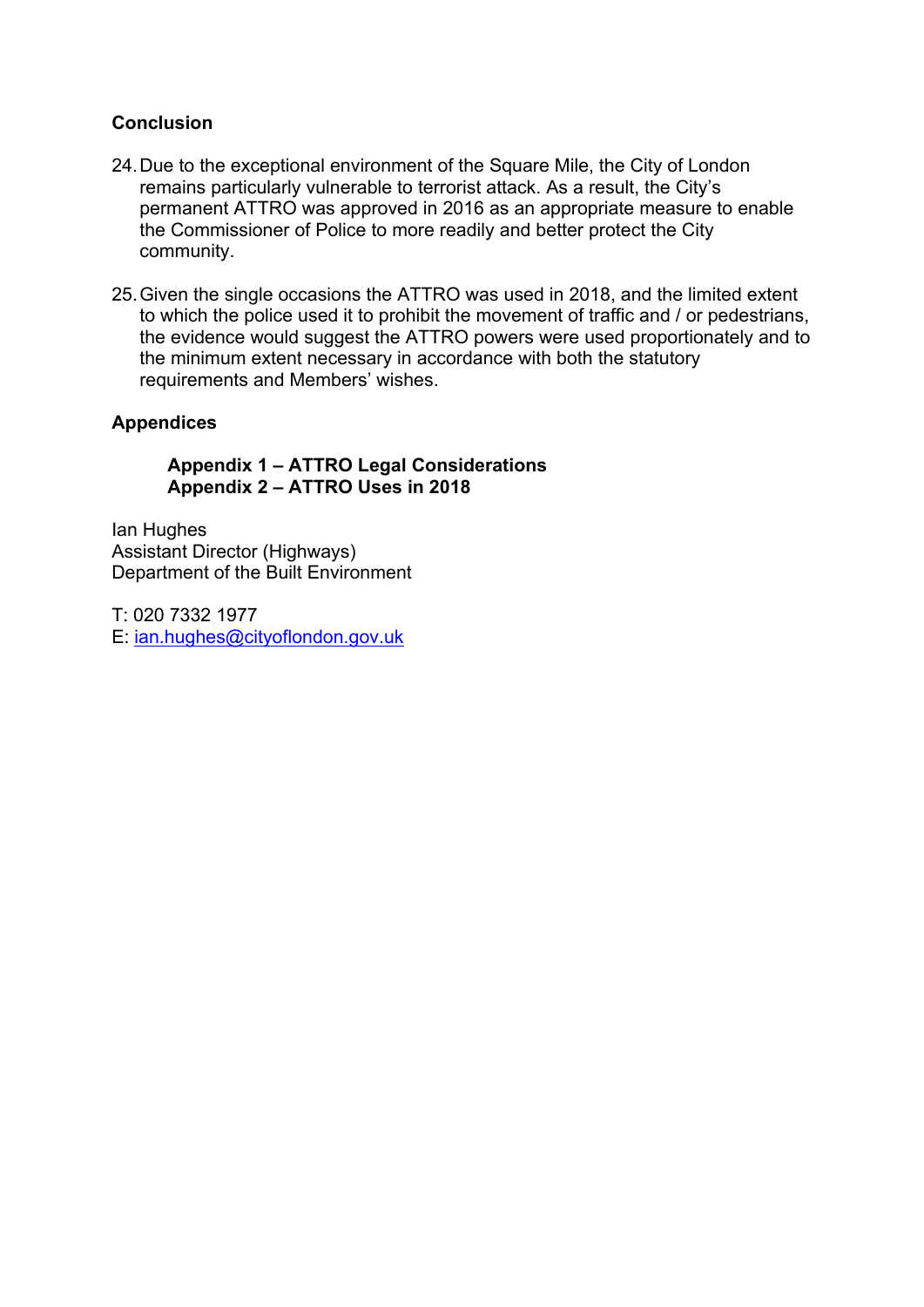## **Appendix 1: ATTRO Legal Considerations**

- 1. Statutory power to make the ATTRO Sections 6, 22C and 22D of the Road Traffic Regulation Act 1984 (as amended by the Civil Contingencies Act 2004) enables traffic orders to be put in place by the traffic authority for the purposes of avoiding or reducing the likelihood of danger connected with terrorism, or preventing or reducing damage connected with terrorism.
- 2. Statutory duties of traffic authority As traffic and highway authority, the City Corporation has the duty to secure the expeditious, convenient and safe movement of traffic (having regard to the effect on amenities) (S122 Road Traffic Regulation Act 1984) and the duty to secure the efficient use of the road network avoiding congestion and disruption (S16 Traffic Management Act 2004). The Schedule to the ATTRO sets out requirements aimed at meeting these duties by ensuring that any restrictions will be the minimum necessary to remove or reduce the danger and are consistent with the statutory requirements for making such Orders. In implementing the ATTRO the traffic impacts of restricting or prohibiting traffic to roads within the City, including, potentially, pedestrian traffic, should be considered. In the event of a threat, the disruption to traffic flow would also have to be weighed against the threat of more severe disruption and greater risk being caused due to failure to prevent an incident.
- 3. Further controls The Schedule to the draft ATTRO requires that in most cases at least seven days' notice of any restrictions must be given to persons likely to be affected (unless this is not possible due to urgency or where the giving of notice might itself undermine the reason for activating the ATTRO), and notice must also in any event be given to the City, TfL and other affected traffic authorities.
- 4. Human Rights and Proportionality In considering the request for the ATTRO, there is a duty to act in accordance with the European Convention on Human Rights. In relation to possible restriction of access to property, any interference with Article 1 rights to enjoyment of property must be justified. Interference may be regarded as justified where it is lawful, pursues a legitimate purpose, is not discriminatory, and is necessary. It must also strike a fair balance between the public interest and private rights affected (i.e. be proportionate). It is considered that the public interest in being protected by the existence and operation of the ATTRO can outweigh interference with private rights which is likely to occur when restrictions are in operation. The scope of restrictions must be proportionate and should only last until the likelihood of danger or damage is removed or reduced sufficiently in the judgment of a senior police officer. The Schedule to the ATTRO sets out arrangements (further expanded in the Protocol) for ensuring that any interference is proportionate. Given the risks to life and property which could arise if an incident occurred, and the opportunity provided by the ATTRO to remove or reduce the threat of and/or impacts of incidents, it is considered that the ATTRO can be justified and any resulting interference legitimate.